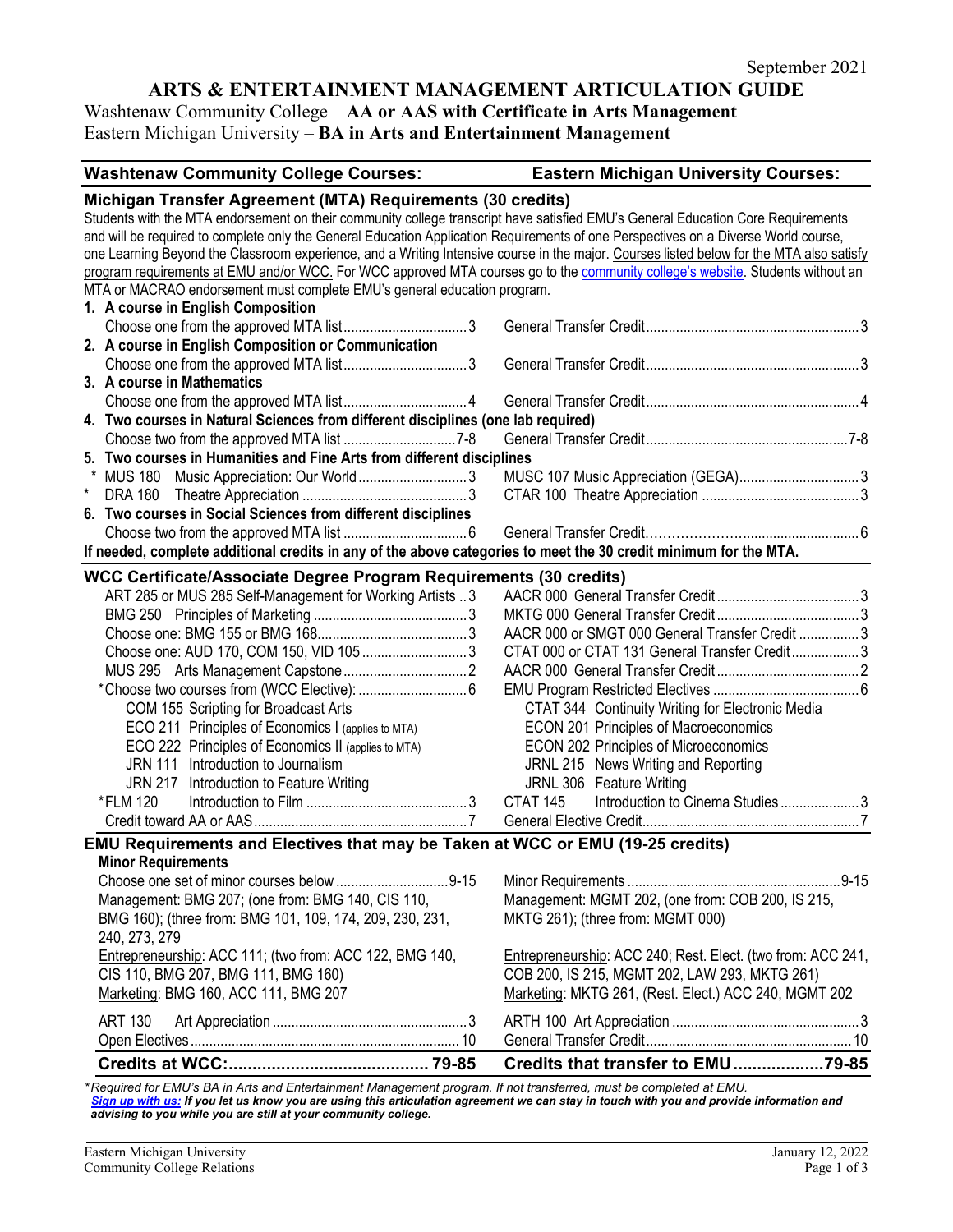# **ARTS & ENTERTAINMENT MANAGEMENT ARTICULATION GUIDE**

Washtenaw Community College – **AA or AAS with Certificate in Arts Management** Eastern Michigan University – **BA in Arts and Entertainment Management**

# **Completion of the BA in Arts and Entertainment Management**

### **Major Requirements (33 credits)**

### **Arts & Entertainment Management Requirements (24 credits)**

| <b>AMA 240</b>        | Managing the Creative Process 3                |  |
|-----------------------|------------------------------------------------|--|
| <b>AMA 300</b>        |                                                |  |
| AMA 313               | Contemporary Issues in Arts Management 3       |  |
| <b>AMA 317</b>        | Case Studies in Arts Management3               |  |
| AMA 330               |                                                |  |
| <b>AMA 350</b>        | Managing the Production Distribution of Arts 3 |  |
| <sup>1</sup> AMA 453W |                                                |  |
| AMA 454               |                                                |  |

# **Applied Learning (9 credits)**

### **Minor Requirement (6-12 credits)**

Students are required to complete a minor in Management, Entrepreneurship or Marketing. Any requirements not completed at WCC must be completed at EMU. A minimum of 6 credits at the 300/400 level must be taken at EMU for the minor.

### Management Minor

| Crodite of EMII:       |                                                                                              | 20 AE |
|------------------------|----------------------------------------------------------------------------------------------|-------|
|                        | MKTG 361, 363, 365, 368W, 369, 374, 375, 425, 426,<br>430, 444, 460, 461, 470, 473, 474, 475 |       |
|                        |                                                                                              |       |
| <b>MKTG 360</b>        | Principles of Marketing 3                                                                    |       |
| Marketing Minor        |                                                                                              |       |
| <b>MKTG 360</b>        | <b>Principles of Marketing</b>                                                               |       |
|                        | MGMT 488L2 Field Studies in Entrepreneurship                                                 |       |
| <b>MGMT 386</b>        | Organizational Behavior and Theory                                                           |       |
|                        |                                                                                              |       |
| <b>MGMT 481</b>        | Managing the Entrepreneurial Venture3                                                        |       |
| MGMT 388               | Introduction to Entrepreneurship 3                                                           |       |
| Entrepreneurship Minor |                                                                                              |       |
|                        |                                                                                              |       |
| <b>MGMT 386</b>        | Organizational Behavior and Theory  3                                                        |       |
| <b>MGMT 384</b>        | Human Resource Management3                                                                   |       |
|                        |                                                                                              |       |

1 Fulfills EMU's Writing Intensive requirement.

2 Fulfills EMU's Learning Beyond the Classroom requirement.